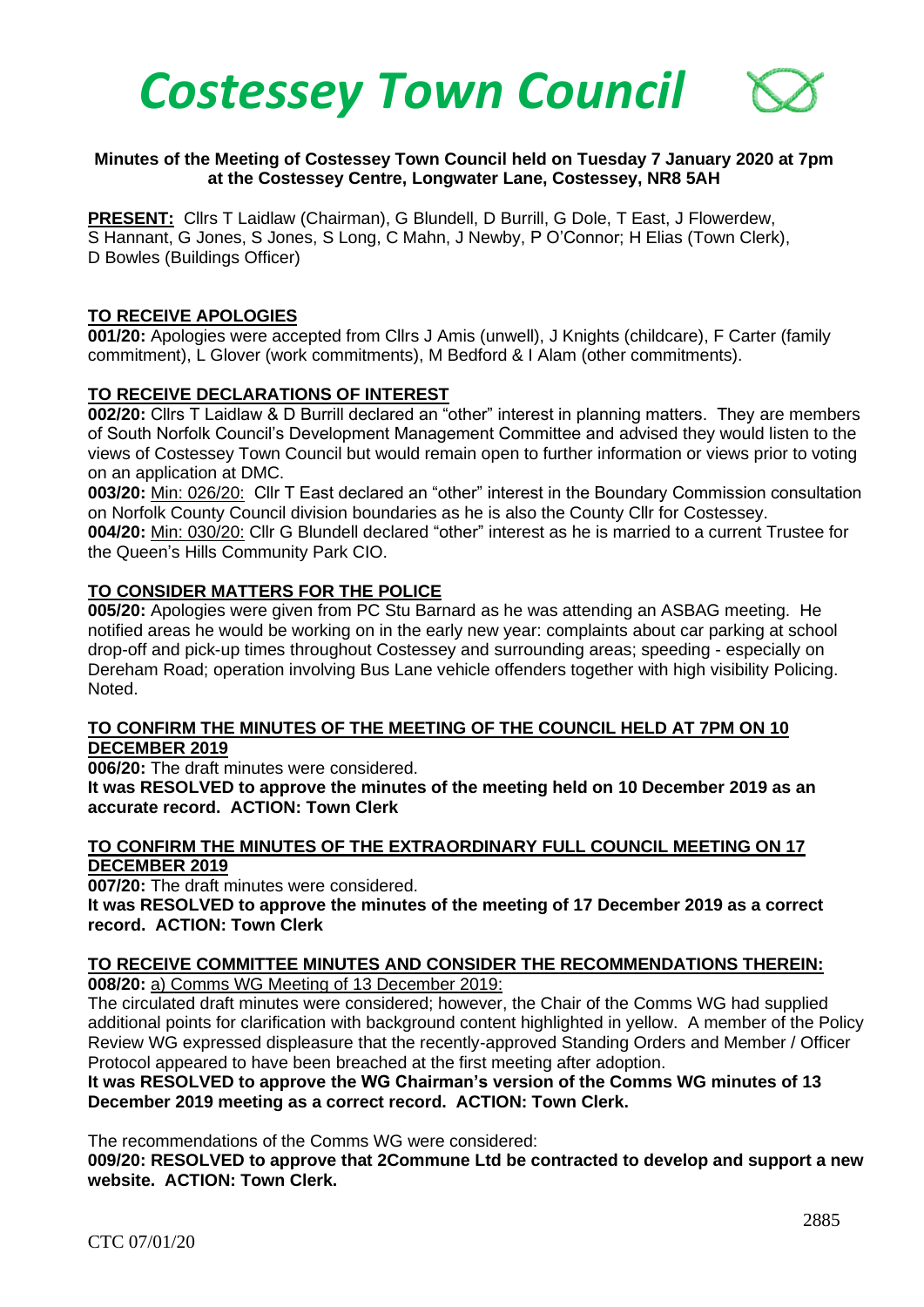**010/20: It was RESOLVED that Splatt Design be contracted to re-design and format newsletters ready to print. ACTION: Town Clerk.**

**011/20: It was RESOLVED that on completion of a successful trial** *ibabs* **be contracted to support Officers and Town Councillors with project management, collaboration and meeting information. ACTION: Town Clerk.**

# **TO RECEIVE UPDATES ON MATTERS IN THE MINUTES NOT LISTED BELOW (NO RESOLUTIONS)**

**012/20:** Min: 614/19: Change of use at the Ambulance station, Alfred Munnings Way: see recent planning application for an extension to the carpark. Contact SNC Planning Enforcement as the original planning conditions placed on the application on 2016 appear to have been breached. **ACTION: Town Clerk** 

**013/20:** Parking around local schools: Costessey TC offers free parking to parents at the Costessey Centre car park for St Augustine's school. (limited places) and at Breckland Park car park for parents of children attending Costessey Primary School in Three Mile Lane. PC Stu Barnard will be on site to help advise NCC plan of action and work with the schools.

**014/20:** West End: Extension of double yellow lines was discussed, with confirmation an amendment has been recently made. **Contact Highways Engineer to check when this is programmed. ACTION: Town Clerk**

**015/20:** Min: 654/19: Additional compound for dugouts: It was confirmed that planning permission was needed for the additional compound at the Costessey Centre. The cost for the planning application would be covered by the D Councillor's grant.

**016/20:** Townhouse Road bus stop near junction with Folgate Lane: The danger of this location was raised. **Contact NCC Highways to request a safety audit. ACTION: Town Clerk**

### **017/20: RESOLVED TO ADJOURN THE MEETING FOR 15 MINUTES' PUBLIC PARTICIPATION Items raised:** None. **The meeting was reconvened**.

#### **TO MAKE RECOMMENDATIONS ON PLANNING APPLICATIONS AND CONSULTATIONS, AND RECEIVE INFORMATION ON APPEALS & OTHER PLANNING MATTERS 018/20: a) Planning applications for consideration:**

i) 2019/2466: Mr G Carrs - 104 West End, NR8 5AJ - **Retention** of front dormer and first floor rear extension – **RECOMMEND REFUSAL on the following grounds: Poor design, unsightly, overshadowing of neighbours, overbearing in size and proportion, overdevelopment of site, not in keeping with the surrounding dwellings, loss of amenity to neighbours. Neighbour's letter noted.**

ii) 2019/2526: Mr O Hill - 29 Glenda Road, NR5 0BB - Single storey rear extension – **Comment: Costessey TC is disappointed and not pleased that this is yet another retrospective planning application, which has presumably been reported to the enforcement officer rather than being put through the correct procedure before construction started. However, it is in keeping with other properties nearby** - **APPROVE**

iii) 2019/2538: Mr Carl Chapman - Sainsburys Supermarket William Frost Way, NR5 0JS - Installation of four air conditioning units – **APPROVE**

iv) 2019/2546: Markyate Partnership Ltd & - Land East of Fieldfare Way - Erection of 16.no residential units, comprising 6x 3-bedroom and 10x 2-bedroom units with off-road parking – **Comment: Concerns were expressed that tandem parking provision would result in vehicles actually parking half on the pavement in Fieldfare Way opposite the school in area which is already gridlocked by parents. The 5 ft wide access is not really wide enough for emergency vehicles or refuse collectors. Plots 7, 10, 14 & 16 in particular are unlikely to park so far from their front door. The back gardens are a reasonable size so there is the opportunity to redesign them slightly to allow for better parking. Plots 5 & 10 are likely to be overlooked by the existing neighbours in Peter Pulling Drive. A query was raised as to why it was not possible to have access via Peter Pulling Drive at the ends of the two access drives rather than from Fairfield on safety grounds - APPROVE**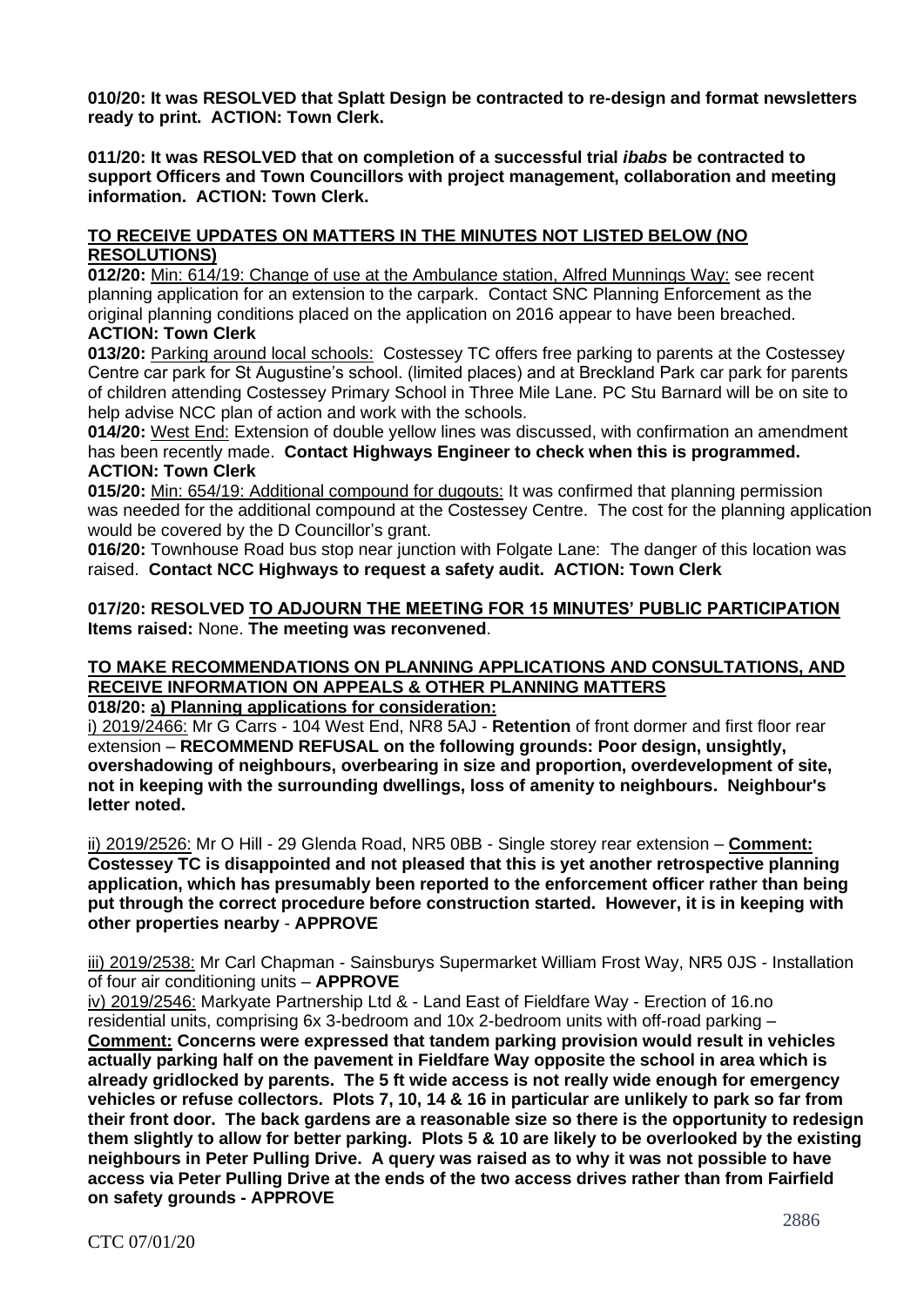# **FINANCE MATTERS**

**019/20**: a) To receive the Internal Auditor's Summary of work undertaken at his first visit (Nov 2019): The report was noted. Internal Auditor to be advised that Standing Orders had been suspended at the time of his visit and that the petty cash reimbursement cheque is raised monthly not *ad hoc.* The second visit from the Auditor is due at the end of January / beginning of February 2020. **ACTION: Town Clerk**

**020/20:** b) To approve the Session and Annual Costs for the Youth service: (see attached). In some previous years, though not in 2019, the Youth Workers had been engaged to attend the Fete to allow them to promote the groups and recruit new members.

### **It was RESOLVED to approve the Session and Annual Costs for the two youth workers providing the Youth Service**

### **021/20: It was RESOLVED to approve a complimentary stall at the Fete for two days to enable the Youth Group to promote the sessions.**

**021/20:** c) To approve the Budget & set the Precept for 2020-21: (see report & figures). Due to the Tax Base coming in at a much lower figure than anticipated, and the direction of the Finance, Budgets & Staffing Committee not to run a deficit budget, various options for achieving a balanced / surplus budget were discussed. An increase of £2.96 to the Band D was proposed. It was noted that, as most of the properties in Costessey were valued at Bands B and C, most households would have a lower increase. A recorded vote was requested:

For: Cllrs D Burrill, G Dole, T East, S Hannant, G Jones, S Jones, T Laidlaw, J Newby, P O'Connor; Against: Cllrs J Flowerdew, S Long, C Mahn

Abstained: Cllr G Blundell

### **It was RESOLVED to approve the budget for 2020-2021, and increase the Band D rate to £120.90 with a Precept of £659,751.00. ACTION: Town Clerk**

**022/20:** d) To approve the accounts for November 2019 and receive a budget report: At the end of November Council was 2/3 (66.67%) of the way through the financial year and was in budget by £270,758. The accounts have been upgraded to accommodate HMRC's Making Tax Digital (MTD) requirements, so have a different look. Importantly Income is shown BEFORE expenditure, and the previous practice of showing a surplus as a minus figure has reverted to a more traditional presentation of showing a surplus by straight figures and a loss within brackets.

Council has received BOTH instalments of the precept (£636,576). Some cost centres are showing a potential overspend, though many will even out over the year (eg Subscriptions at 95.7%). CIL receipts of £10,030 have been received (401.2% of budgeted amount). The potential overspends are offset by higher than anticipated income from hall hires at Breckland Hall (71.3%), The Costessey Centre (72.2%), though Queen's Hills Community Centre is marginally lower than expected (64.9%). Commission is also above what was anticipated. Burial & Memorial fees (36.7%) are sporadic and cannot be accurately predicted, but are generally much lower than anticipated. Interest received is greater than expected. Councillors have taken up the offer of training with enthusiasm, so budgets have been exceeded. There is a Property Maintenance EMR which will be used to fund property maintenance and smooths out the variable peaks & troughs over the years.

**It was RESOLVED to approve the accounts for November 2019 in the balance of £732,114.44**

**023/20:** e) To approve payment of SNC Invoice for £3,788.31 (Queen's Hills By-election): A councillor had previously been advised that the costs of a by-election would be much less, though the invoice was in line with what some other Councillors and the Office had anticipated. **It was RESOLVED to approve the payment of the SNC invoice of £3,788.31. ACTION: Town Clerk**

**024/20: It was RESOLVED TO CONTINUE THE MEETING AFTER 9PM** Cllr D Burrill left the meeting at 9 pm

## **TO CONSIDER APPOINTING A NEW CTC REP TO THE QUEEN'S HILLS COMMUNITY PARK CIO**

CTC 07/01/20